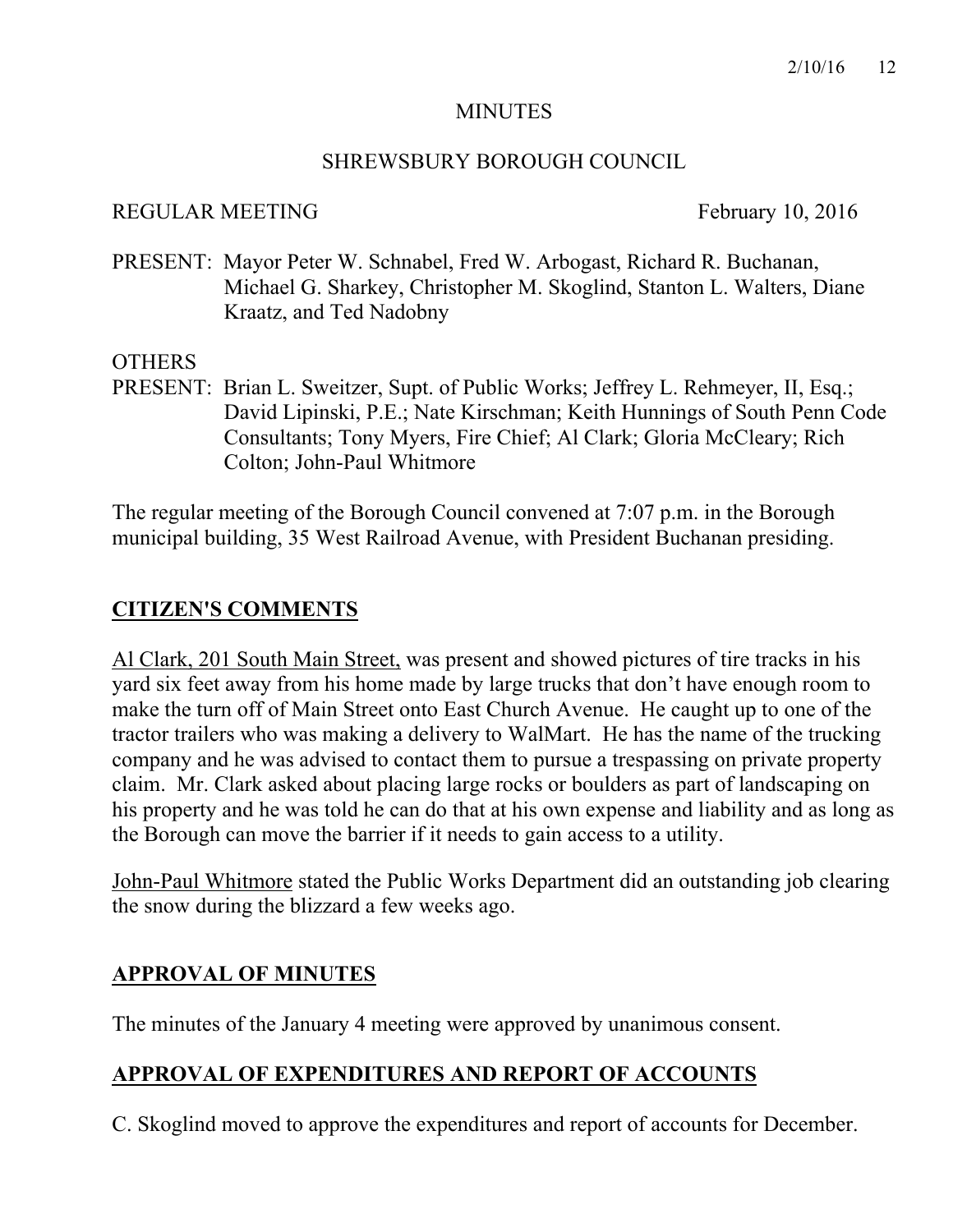M. Sharkey seconded. The motion carried with all in favor. The report for the Municipal Authority was also included for information only.

C. Skoglind moved to approve the bill lists: general account check numbers 13213 thru 13260; water account check numbers 5499 thru 5512; sewer account check numbers 5093 thru 5101; highway aid account none, and to approve the financial reports for January. F. Arbogast seconded. The motion carried with all in favor.

# **APPROVAL OF PAYROLL REGISTER**

C. Skoglind moved to approve the January 4 and 18 payroll registers.

S. Walters seconded. The motion carried with all in favor.

# **SUBDIVISION & LAND DEVELOPMENT**

# Apple Tree Court Bonding

The amount of the remaining improvements is \$51,334.33. The plan can also be signed since everything has been addressed except the surety. Gloria McCleary suggested that instead of obtaining a letter of credit she may provide a check and the Borough could open an escrow account, which is acceptable.

C. Skoglind moved that the plan be signed contingent upon the proper surety being in place and then the plan can be recorded.

F. Arbogast seconded. The motion carried with all in favor.

# **Codes Enforcement** – Keith Hunnings

Three permits were issued in January. A couple of snow removal complaints were received, the dentist at the square refuses to shovel the crosswalk access at the intersection and the owner of the gas station was asked to shovel the crosswalk and remove some snow from the sidewalk. It was discussed sending repeat offenders a notice in October as a reminder to clear sidewalks and crosswalks. The snow fall a couple of weeks ago was extraordinary. Keith can attend Council meetings at his discretion and will submit a monthly report. The stormwater application needs to be amended to include a notice that the applicant will be responsible for reimbursement of review costs.

# **Southern Regional Police** – Richard Buchanan and Mayor Schnabel

Mayor Schnabel reported an officer manned the substation in Stewartstown Borough during the blizzard and a couple of officers stayed overnight in New Freedom Borough. Tony Myers, Michael Ridgely, and Buck Buchanan met with the representatives of the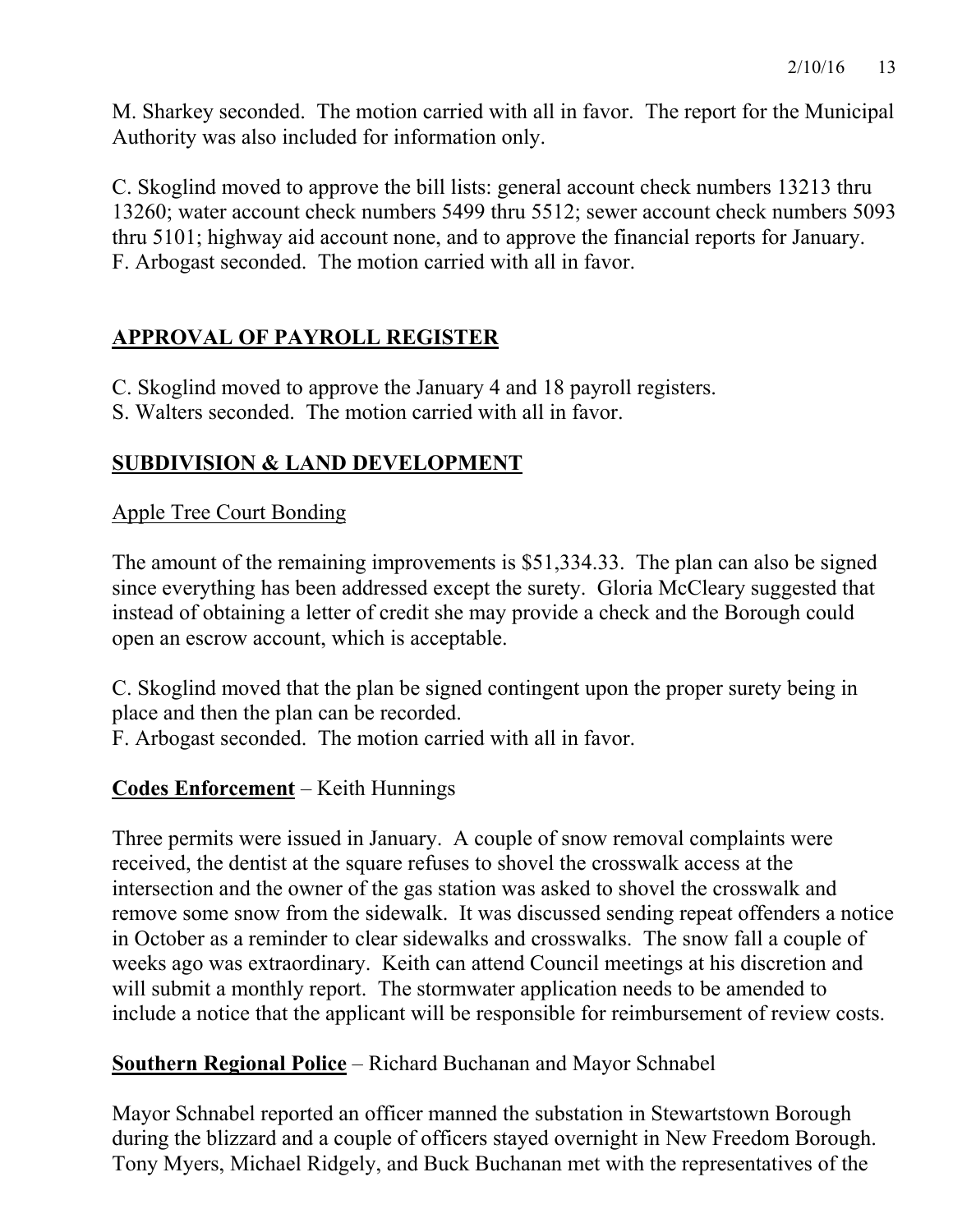other municipalities to discuss the funding formula. Meetings will be ongoing as there are differences of opinions. The next meeting is February 16. A letter will be sent to the school districts that there will be an increase. The two new officers will soon be on board.

# **Water & Sewer** – Brian Sweitzer

# Susquehanna River Basin Commission Appeal

R. Buchanan stated Attorney Hartman met with the Committee today regarding the appeal the Borough filed against the Susquehanna River Basin Commission. An executive session was called at 8:16 p.m. to discuss litigation and the meeting was reconvened at 9:11 p.m. Also discussed was a pending lawsuit regarding sewer capacity.

F. Arbogast moved to discontinue the SRBC appeal based on the discussion today with Attorney Hartman.

C. Skoglind seconded. The motion carried with all in favor.

# Sewer 101

R. Buchanan reminded everyone about the informational session to be held Thursday, February 18.

# Woodlyn Well Repair

Kohl Brothers removed the pump and motor from the well on January 7. A quote for the repair is \$27,175.00 and we owe Kohl Brothers \$3,000.00 for pump removal and diagnosis. The repair is to replace the existing parts.

C. Skoglind moved to authorize Supt. Sweitzer to repair the pump using Kohl Brothers. D. Kraatz seconded. The motion carried with all in favor.

# Sewer Meters

Eng. Lipinski arranged for a free demonstration of the ISCO sewer meter that was installed on January 20. The results will be available in March. T. Nadobny stated he could not access any data today and asked Supt. Sweitzer to check to see what the problem may be.

# **Public Roads & Lighting** – Michael G. Sharkey

# Street Paving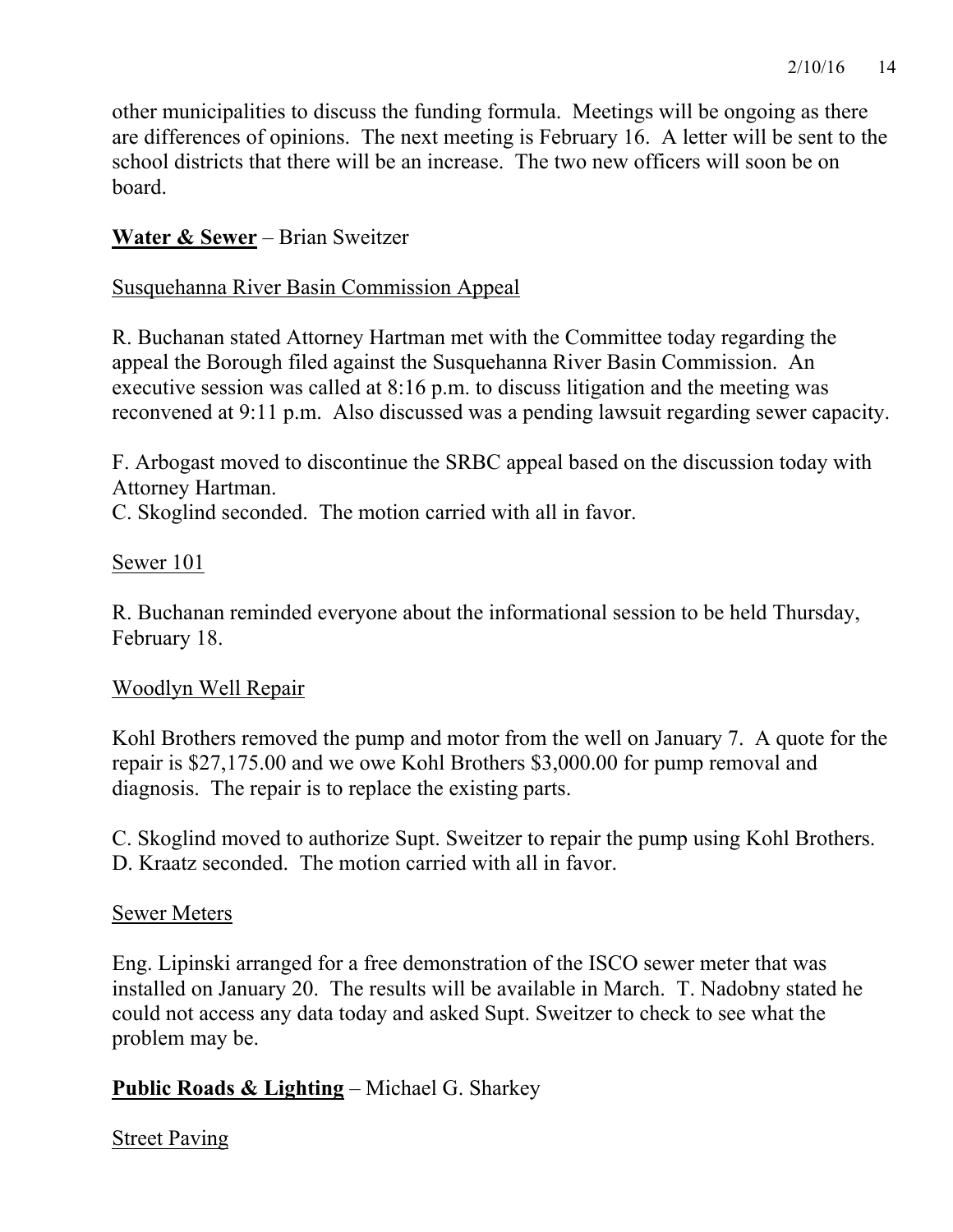Supt. Sweitzer attached the future street paving cost estimate and includes ten streets that were determined to be the worst roads during the 2015 road survey. The total cost is \$433,368.08. Several roads would need sanitary sewer, water, or storm sewer replacement prior to paving. C. Skoglind reviewed the loan proposal from Fulton Bank and felt the Borough should consider obtaining a line of credit as the total of the work would be around a million dollars. This will enable the Borough to do the needed repairs and to get better bid prices.

# Repaving North Main Street by PennDOT

M. Sharkey and Supt. Sweitzer met with Christopher McKee from PennDOT on January 14. The project will begin in the spring of 2017 due to a gas line replacement project that will take place in 2016. The project is four miles long with the entire square intersection being repaved. PennDOT will reinstall all pavement markings and traffic loops at the square. The culvert pipe on North Main Street where Trout Run intersects Main Street just north of Valley Road will be repaired due to excessive washouts and sinkholes. The driveway ramps that are a safety hazard will not be replaced by PennDOT, according to Mr. McKee. Eng. Lipinski will review the plans and contact PennDOT that a failure to mill down more of the roadway is a mistake. The Borough will be responsible for all stormwater pipes under the roadways and inlet boxes.

# Exit 4 Upgrade

The area under the bridge needs to be expanded to allow two lanes in each direction with bridge replacement. There is indecision as to where funding will come from for the various upgrades.

# Covington Drive Traffic Calming

Supt. Sweitzer will have the LTAP engineer look at Covington Drive, Northbrook Lane, and West Forrest Avenue and a meeting will be held this Friday morning.

# Speed Detector Device

Approval was given last month to purchase a speed detector device that is mounted on a pole and collects data. It will not flash the speed the motorist is driving. A price was obtained from Decatur Electronics in the amount of \$2,018.50. The Secretary was given permission to order the device.

# **Public Lands, Buildings and Finance** – Christopher M. Skoglind

# Budget Year-End Review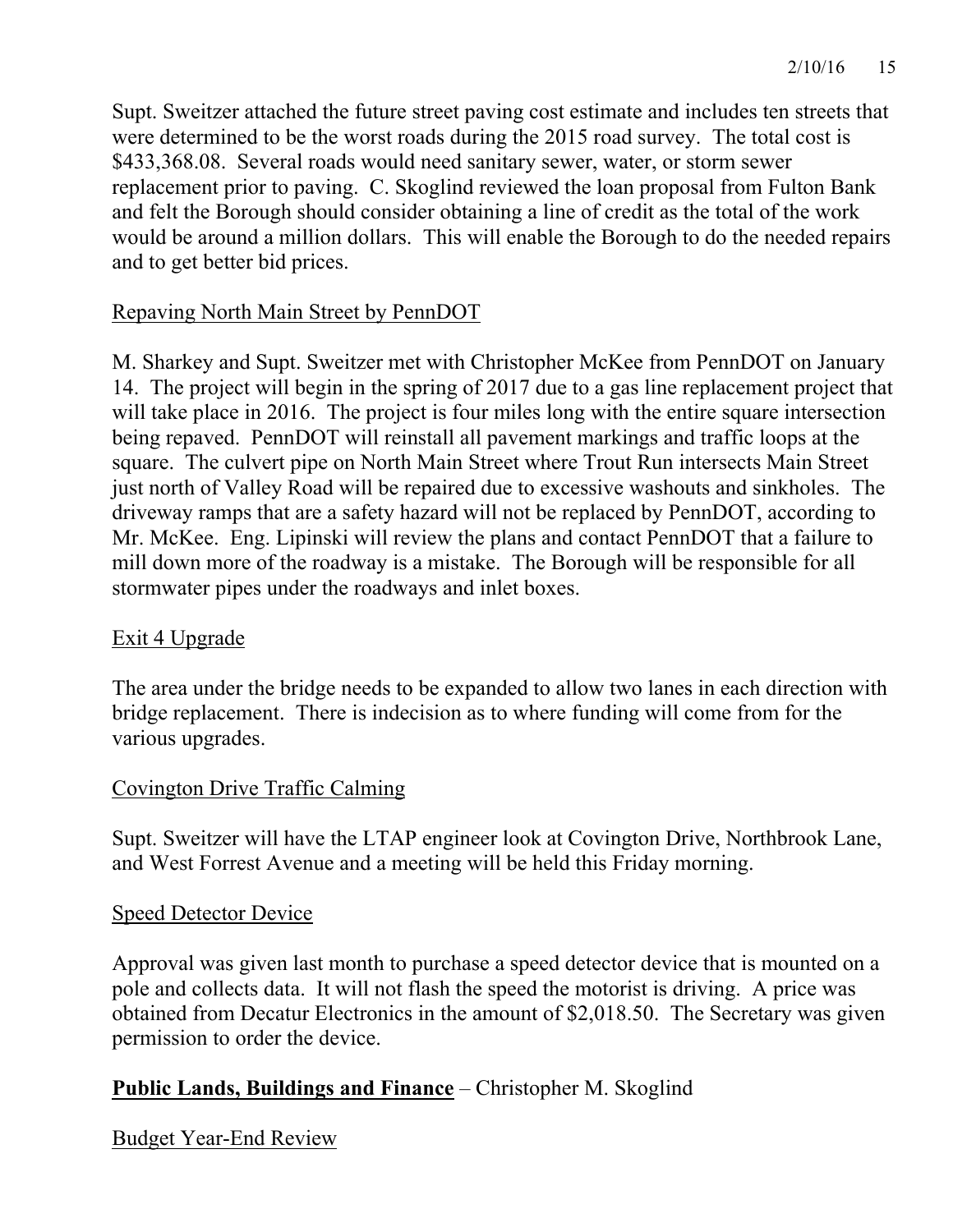C. Skoglind submitted the year-end budget comparison for review.

Pension Service and Expense Agreement

The Agreement submitted by the Principal Financial Group was reviewed by Sol. Rehmeyer and can be signed.

C. Skoglind moved that the Agreement be signed.

F. Arbogast seconded. The motion carried with all in favor.

# **ENGINEER'S REPORT**

#### Southern Farms Phase 2 Sewer Lining

Video Pipe has contacted Supt. Sweitzer two times about finishing the work and both times it snowed and had to be postponed. The remaining funds will not be dispersed until the work is done and videoed.

Deer Creek Pump Station

Eng. Lipinski asked for a motion to approve the issuance of a check up to \$500.00 for the DEP permit application fee.

F. Arbogast moved that a check be issued up to \$500.00 for the DEP permit application fee.

T. Nadobny seconded. The motion carried with all in favor.

Premier Investments Plan, 141 North Main Street/10 East Clearview Drive

The plan has been signed and the outstanding conditions have been addressed. The plan can be signed and recorded.

M. Sharkey moved that the plan be signed this evening. C. Skoglind seconded. The motion carried with all in favor.

# Parrish Properties Medical Clinic, 89 East Forrest Avenue

The plan has been revised and the only outstanding item is the Stormwater Operation and Maintenance Agreement that needs to be signed. Eng. Lipinski recommended the plan be signed but he will hold the plan until the Agreement has been signed.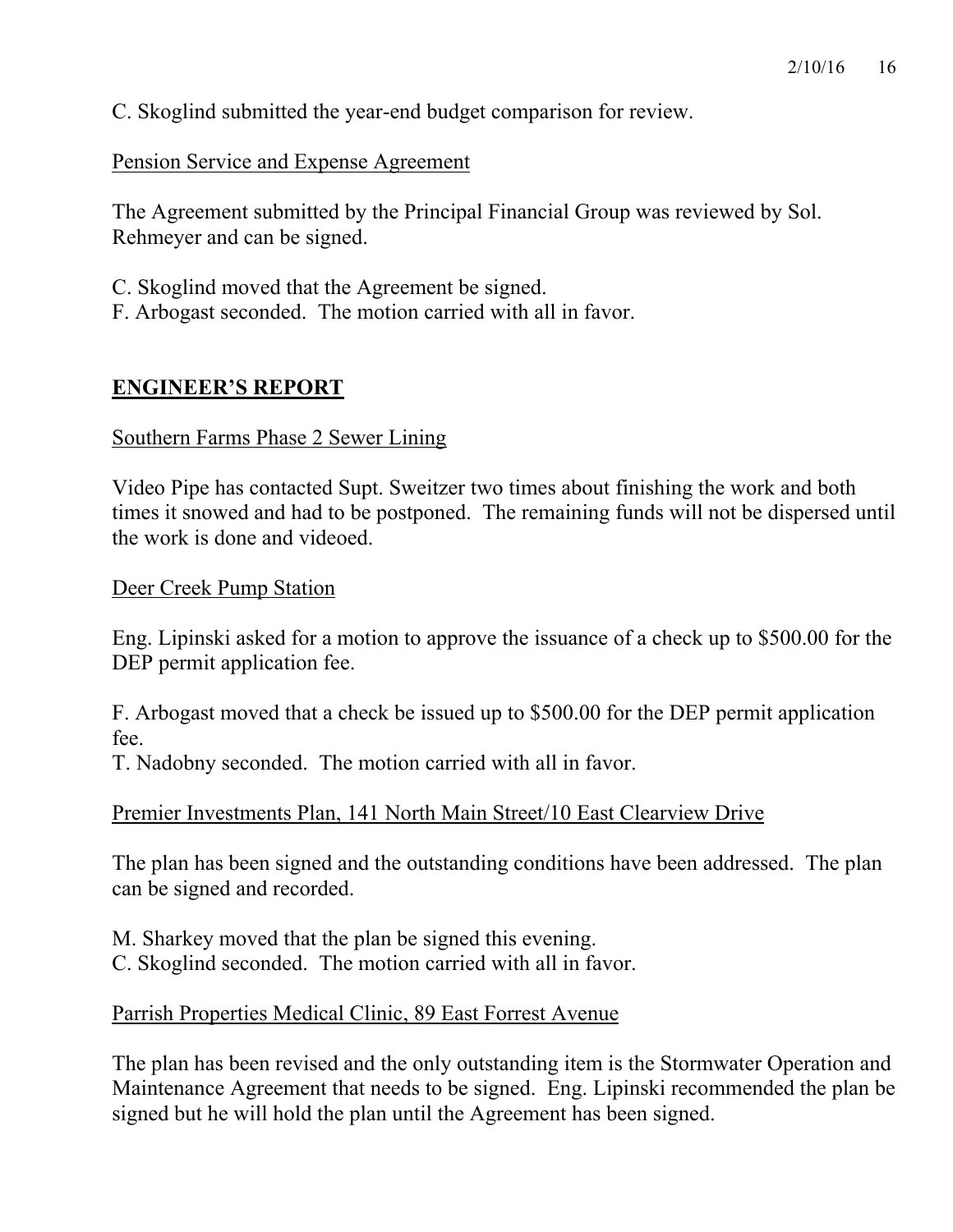M. Sharkey moved that the plan be signed and not recorded until the Stormwater Operation and Maintenance Agreement is signed. D. Kraatz seconded. The motion carried with all in favor.

# Water and Street Work

Bids will be received in April for the Woodland Drive street work and the water system replacements on South Hill Street, Lisburn Avenue and Cloverdale Avenue. There is a problem with some of the valves not closing and notification may need to be given ahead of time for a boil water notice.

# Traffic Signal at the Square

This signal will be taken out of the timing sequence of the other traffic signals on East Forrest Avenue as part of the Johnson Control signal upgrades. Rather than wait that long, it was suggested that a price be obtained from our traffic signal maintenance contractor to take it out of the loop now and then seek reimbursement from Johnson Controls.

M. Sharkey moved that up to the amount of \$2,000.00 be expended to remove the signal at Forrest Avenue and Main Street out of the loop timing with the other lights. T. Nadobny seconded. The motion carried with all in favor.

# **SOLICITOR'S REPORT**

# 13 Tree Hollow Drive

The first attempt of the Sheriff to sell the property occurred this past Monday. Since the property would have been sold with the encumbering mortgage, there were no bidders. The sale has been continued until April 11. In the meantime, Sol. Rehmeyer's office is seeking Court approval for the second sale to occur with the mortgage being divested which should make the property more appealing causing it to be sold to a third party.

# Adoption of Fee Schedule Resolution

An updated fee resolution should be adopted in order for the Borough to be reimbursed for charges incurred on the Borough's behalf.

South Penn Code Contract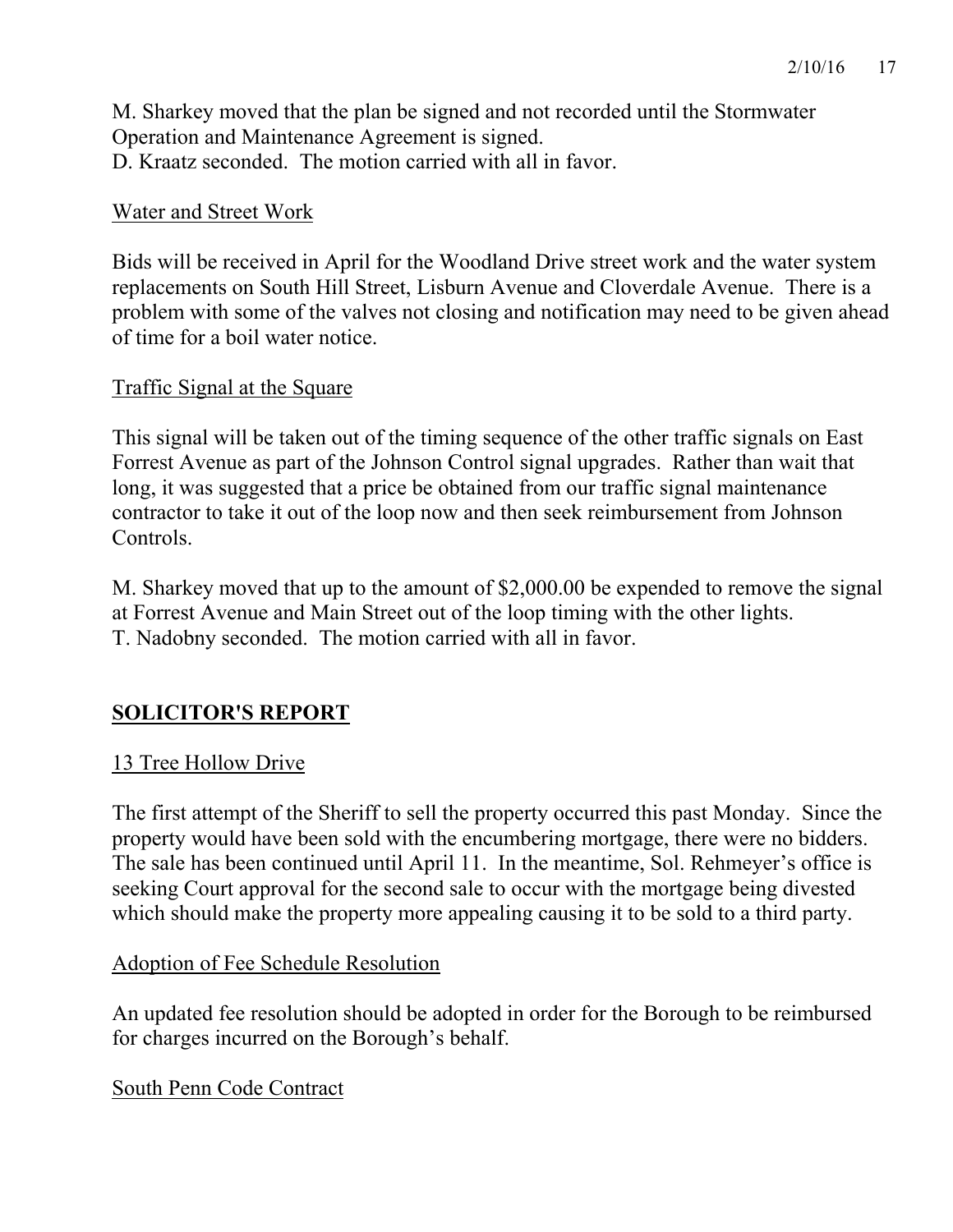Sol. Rehmeyer is available to receive and review an updated contract whenever provided. It will remain the Borough's preference that such a contract not have any of the indemnification language to which our insurance carrier would not previously agree.

# Muncipal Law 101 Seminar

The CGA Law Firm is offering an overview and legal update on the Sunshine Act, Rightto-Know Law, and parliamentary procedure. The Ethics Act and conflicts of interest will also be covered.

# **Public Safety, Welfare and Personnel** – Fred W. Arbogast

#### Blizzard Reimbursement

S. Walters stated the County is working with PEMA to obtain costs for the January 23 blizzard. If the threshholds are met, the Borough could receive up to 75% of the costs.

# Pension Investments

F. Arbogast stated he and C. Skoglind met with the Robert Hall and Kevin Hall of the R.J. Hall Company today to review the plan and the investments.

# **Secretary's Report** – Cindy L. Bosley

# Annual Meeting Sponsored by School District

The re-scheduled date is now March 29.

# **York Adams Tax Bureau** – Michael Sharkey

The draft minutes came out today. F. Arbogast and M. Sharkey attended the most recent meeting. The Board asked M. Sharkey if he would consider taking the Second Vice President position which he is considering. Funds from 2012 will be paid out this year and the Borough may receive a small amount. There will be an open house at the York location on April 25.

# **Subdivision, Land Development and Zoning**

# **Planning Commission/Regional Planning Commission**

# **UNFINISHED BUSINESS**